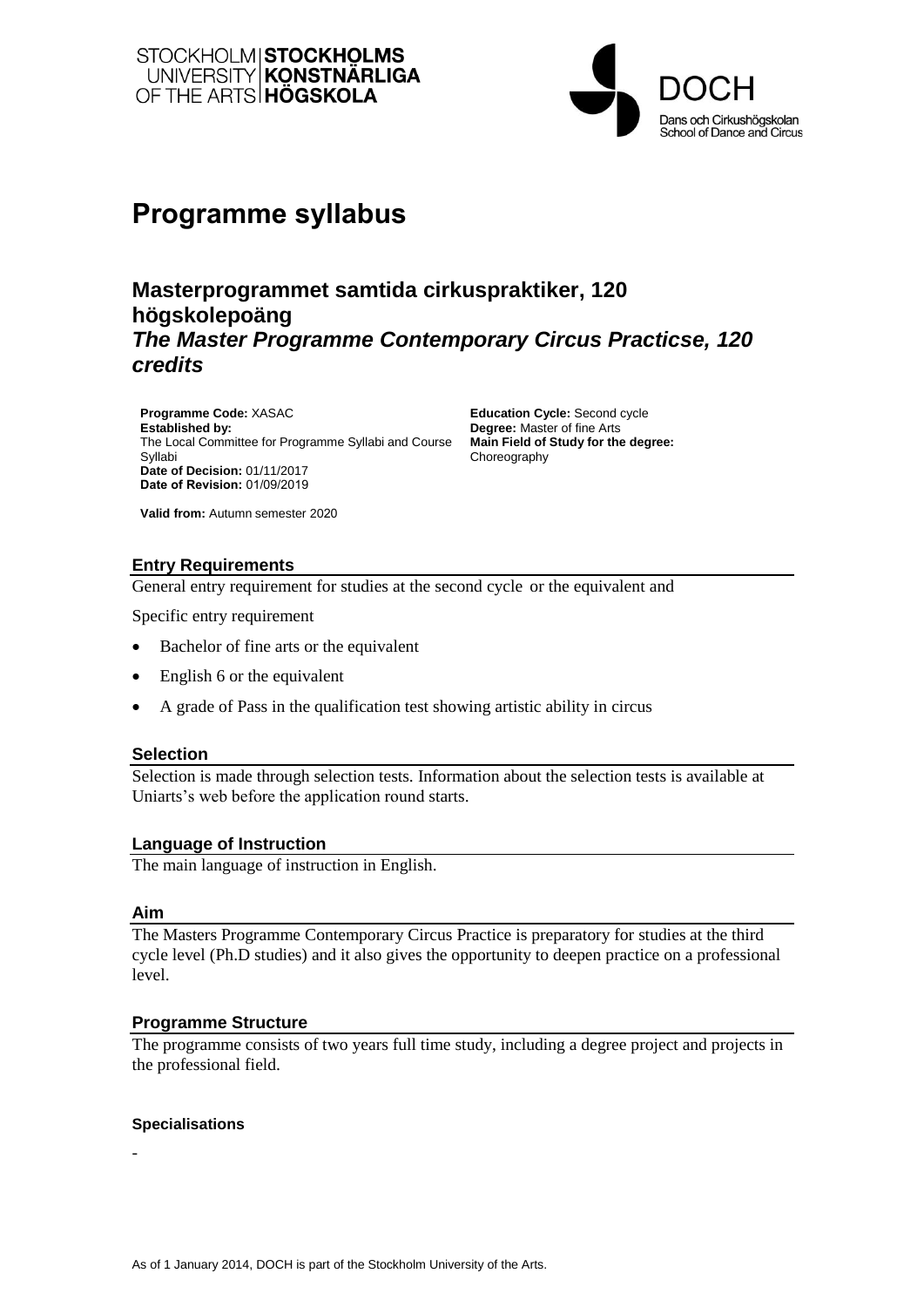

#### **Progression requirements**

To start studies in the second year of the programme, the student must have at least 45 credits from the first year.

In addition to the above mentioned general entry requirements specific entry requirements can apply to admission to a course. These are stated in the course syllabus.

#### **Courses within the Programme**

## **Semester 1**

<span id="page-1-2"></span><span id="page-1-1"></span>Rörelsepraktiker för cirkus, 7,5 hp Att skriva cirkus, 7,5 hp Introduktion till forskningsdesign inom cirkus, 7,5 hp Cirkuslaboration #1 7,5hp

<span id="page-1-0"></span>*Movement Practices for Circus, [7,5](#page-1-0) credits Writing Circus, [7,5](#page-1-1) credits Introduction to research design, [7,5](#page-1-2) credits* 

*Circus Laboratory #1, 7,5 credits* 

#### **Semester 2**

<span id="page-1-5"></span><span id="page-1-4"></span><span id="page-1-3"></span>Att skapa rum #1 - produktion, organisation och distribution, 7,5 hp Material och rum, 7,5 hp Teori och praktik #1, 7,5 hp Cirkuslaboration #2, 7,5 hp

#### <span id="page-1-6"></span>**Semester 3**

<span id="page-1-7"></span>Teori och Praktik#2 - Analys av professionella villkor, 7,5 hp

<span id="page-1-8"></span>Att skapa rum #2 , 15 hp

<span id="page-1-9"></span>Att skriva teori inom cirkusfältet 7,5 hp

#### **Semester 4**

<span id="page-1-10"></span>Självständigr arbete (examensarbete) cirkus, masterexamen, 30 hp

*Making Space #1 - Production, Organisation and Distribution, [7,5](#page-1-3) credits Material and Space , [7,5](#page-1-4) credits Theory and Practice #1, [7,5](#page-1-5) credits Circus Labor[atory](#page-1-6) #2, 7,5 credits* 

*Theory and Practice of Circus #2 - Analysis of Professional Conditionse, [7,5 c](#page-1-7)redits Making Space #2, [15](#page-1-8) credits Writing Theor[y wit](#page-1-9)hin the Field of Circus, 7,5 credits* 

*Independent Project (Degree Project) – Choreograpyh with [the s](#page-1-10)pecialization Circus, Degree of Master, 30 credits* 

All courses are obligatory and are included in the main field of study of circus**.** A course can be replaced only with course/s with equivalent content.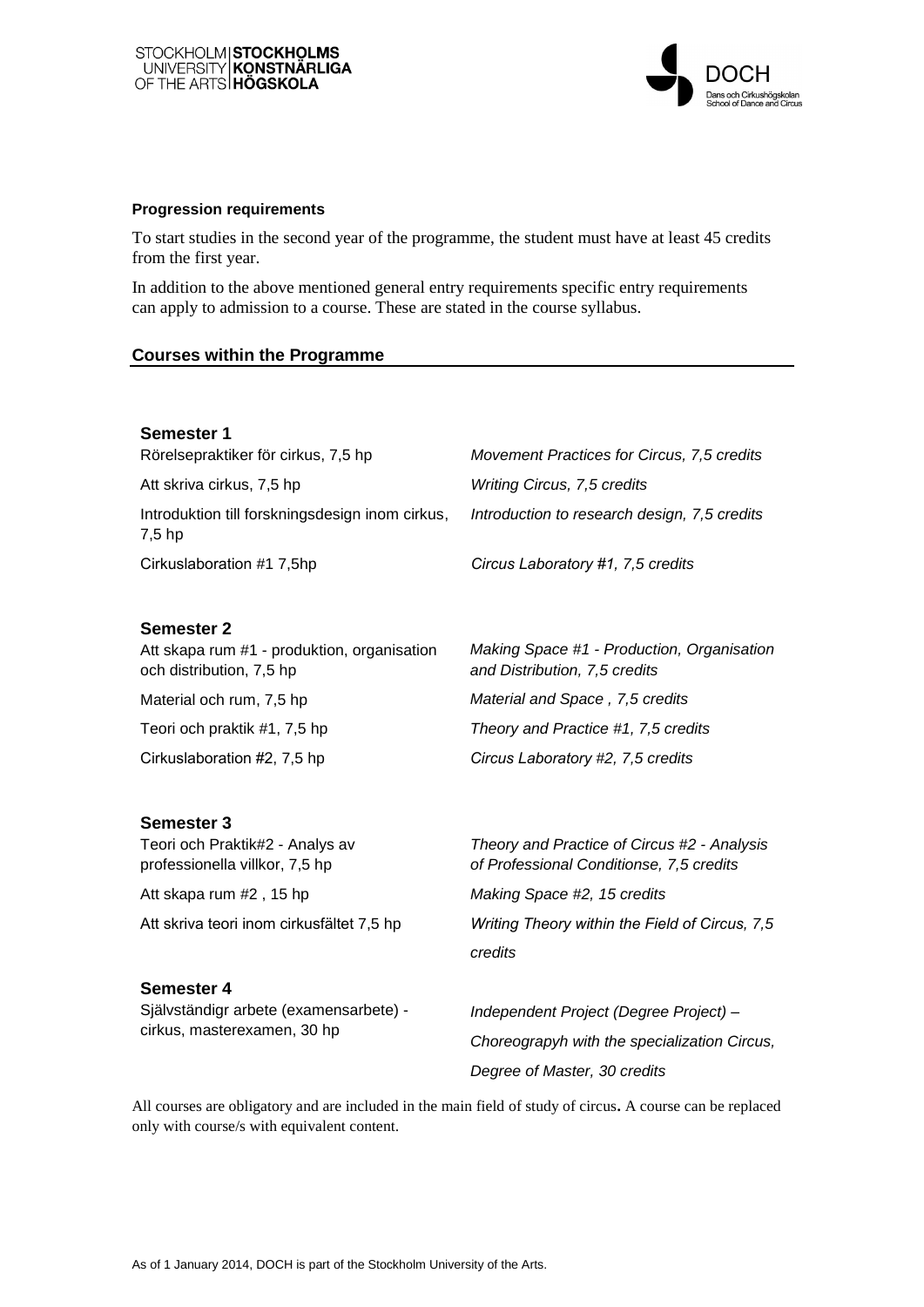

## **Intended Learning Outcomes**

## **National Intended Learning Outcomes**

## *Knowledge and understanding*

After the completion of the programme the student shall:

- demonstrate knowledge and understanding in the main field of study, including both broad knowledge of the field and a considerable degree of specialised knowledge in areas of the field as well as specialised insight into current research and development work, and
- demonstrate familiarity with methods and processes for dealing with complex phenomena, issues and situations in the field.

## *Competence and skills*

After the completion of the programme the student shall:

- demonstrate the ability to formulate new issues autonomously and creatively and contribute to the formation of knowledge, solve more advanced problems, develop new forms of personal expression as well as to reflect critically on his or her artistic approach and that of others in the main field of study
- demonstrate the ability to create and execute his or her own ideas with his or her own personal expression, to identify, formulate and solve artistic and creative problems autonomously and also to plan and undertake advanced artistic tasks using appropriate methods within predetermined time frames
- demonstrate the ability both nationally and internationally to clearly present and discuss his or her works and artistic issues in speech, writing or in other ways and in dialogue with different audiences, and
- demonstrate the competence and knowledge required to work autonomously in a professional capacity.

## *Judgement and approach*

After the completion of the programme the student shall: